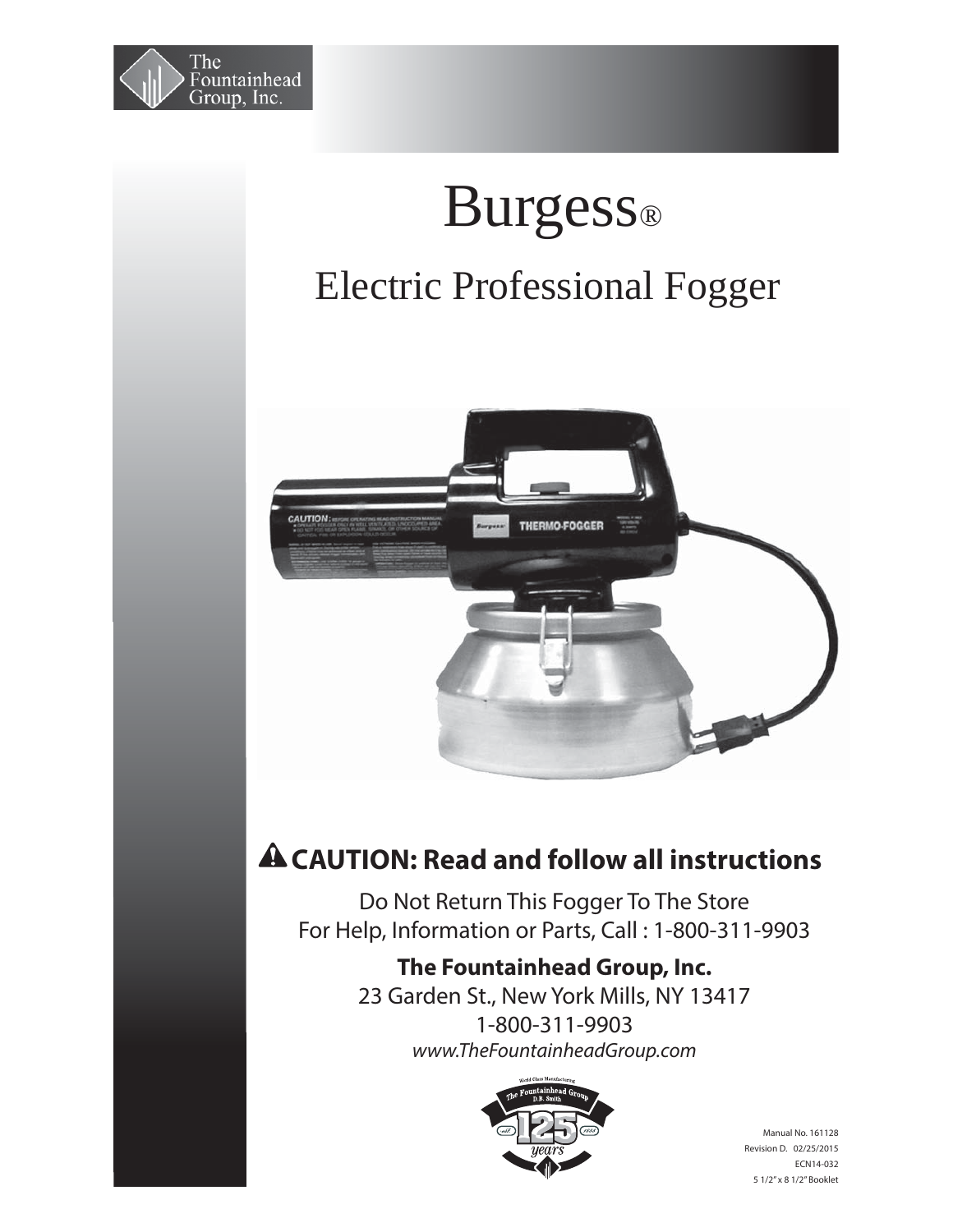#### **SAFETY PRECAUTIONS**

- Except as provided below, use outdoors only. Fire or explosion may occur if used in confined area.
- Barrel is hot when plugged in. Allow to cool before touching .
- Never secure trigger in a permanent "ON" position. Overheating may occur.
- Release trigger immediately if a flame occurs in the barrel.
- Do not fog near combustible materials.
- Fog produced is flammable. Do not fog near open flames such as gas burner or pilot light.
- Fog produced may be toxic. Do not fog around food, eating utensils, humans, pets or animals. DO NOT INHALE FOG.
- Use only 3-wire, 10, 12 or 14-gauge extension cord, suitable for outdoor usage. Never defeat grounding feature. Failure to comply may result in electrical shock and /or fire.
- Always unplug fogger when not in use. Never leave unattended.
- The use of other insecticides or chemical may damage your fogger and could result in unsafe conditions. Use only oil base chemicals formulated for thermal fogging.

#### **CAUTION**

- Before operating Read Instruction Manual.
- Follow chemical manufacturer's instructions carefully.
- Examine extension and unit cord before each usage for signs of degrading. Do not use if damaged.
- Do not have lighted materials, such as cigarettes, in area while filling or using fogger.

#### **HOW AND WHY FOGGING WORKS**

 At the touch of the trigger, an electric pump forces liquid through a brass atomizing nozzle into a thermostatically controlled heating chamber in the barrel. The chemical is vaporized instantly, and a cloud of fog surges out of the barrel. The secret of fogging's success lies in its ability to reduce chemical into microscopic particles averaging 15 microns in diameter (a micron measures 1/25,000 an inch). By contrast, mist droplets range from 50 to 125 microns and spray droplets more than 125 microns. The tiny particle size allows the fog to spread and penetrate area being treated.

#### **GETTING THE MOST FROM YOUR FOGGER**

 A dry fog is recommended. The dryer the fog the smaller the particles. Dryness of fog is controlled by the rate of flow of chemical through the heating chamber. This rate of flow is controlled by turning the adjustment knob clockwise for a dry fog, counterclockwise for a wetter fog. Wet fog deposits a film or residue. This effect may be desired on trash cans, pavements, or building foundations. **Never use wet fog on plants, shrubs or carpeting where the oily residue could have damaging effects. Keep the fogger about** 10 feet away from the area being treated and let the fog drift in the desired direction. At this distance, any non-vaporized particles of chemical will settle to the ground.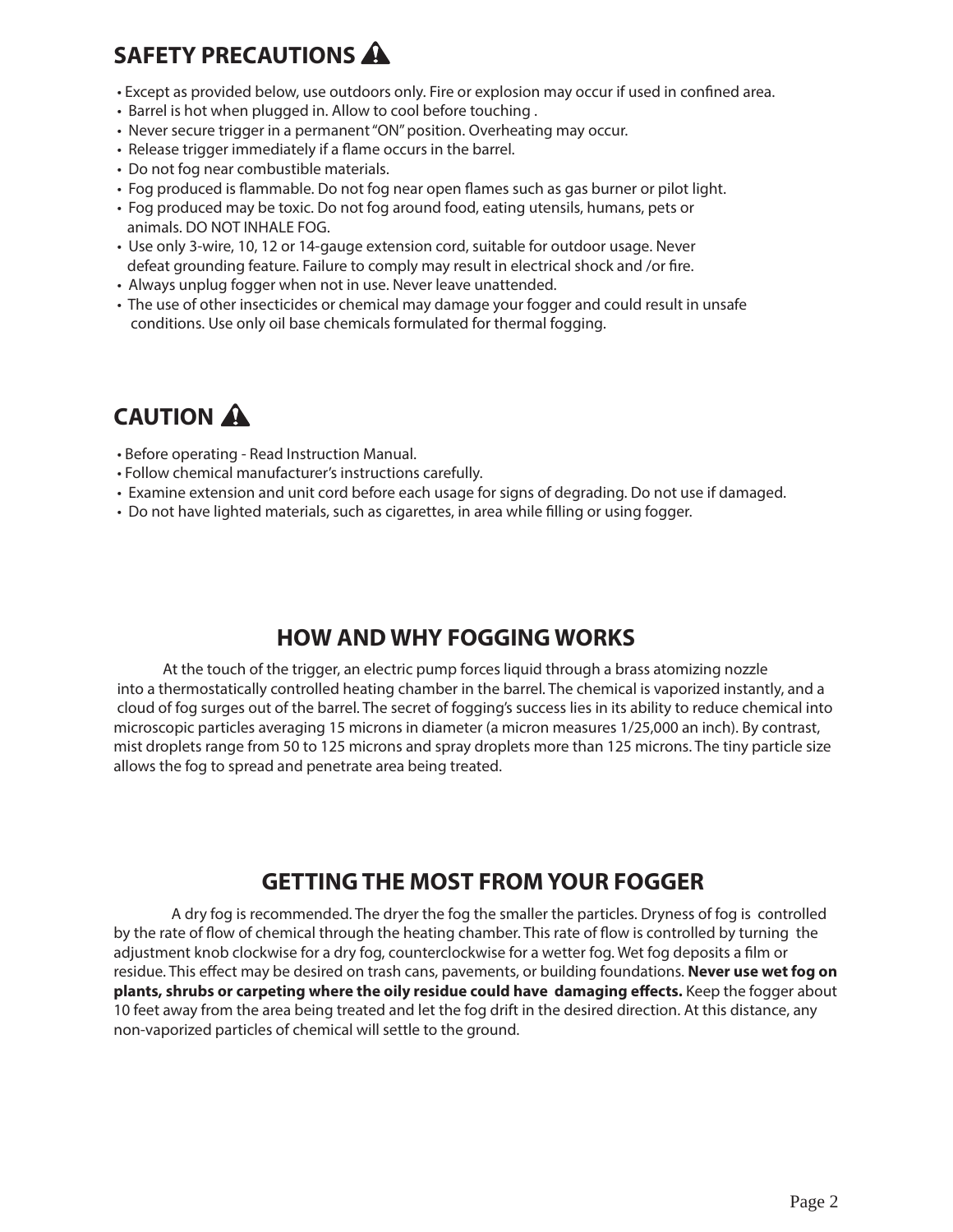#### **OPERATION INSTRUCTIONS**

#### **Assembling**

**(See Figure 2)**

- NOTE: **Before each use, be sure nozzle cap on fogger is tightened securely.**
- 1. **With fogger unplugged,** Inspect nozzle cap by pulling barrel away from fogger body as shown. **(See Figure 1)**

 2. Inspect nozzle for any accumulation of any foreign matter. Clean nozzle if needed before using and secure nozzle tightly.



**Figure 1**



**Figure 2**

3. Attach barrel by positioning the prongs directly in line with the slots provided for them in the housing. Push the barrel firmly into place being careful not to twist or bend the prongs. **(See Figure 3)**



**Figure 3**



**Figure 4**

4. Barrel should snap into place. Do not leave any gap between fogger body and barrel as shown. **(See Figure 4)** 

3. After filling container with (oil based) chemical, be sure latches are fastened securely to lid as shown. **(See Figure 5)**



**Figure 5**

- 4. Plug in cord to the proper grounded electrical outlet (voltage is indicated on fogger housing.)
- 5. Extension cords must be 3-wire, 10, 12 or 14-gauge. Long lengths of lighter cord will not conduct the necessary current to the heating chamber, and may result in insufficient heating and insecticide leakage from the end of the barrel. Over heating of the extension cord may also occur.
- **CAUTION:** Use only extension cords which are intended for outdoor use and have an electrical rating not less than the rating on the fogger nameplate.
	- Examine your extension cord carefully before using. Do not use if damaged.
	- Do not abuse the extension cord and do not yank on any cord to disconnect.
	- Keep the cord away from heat and sharp edges.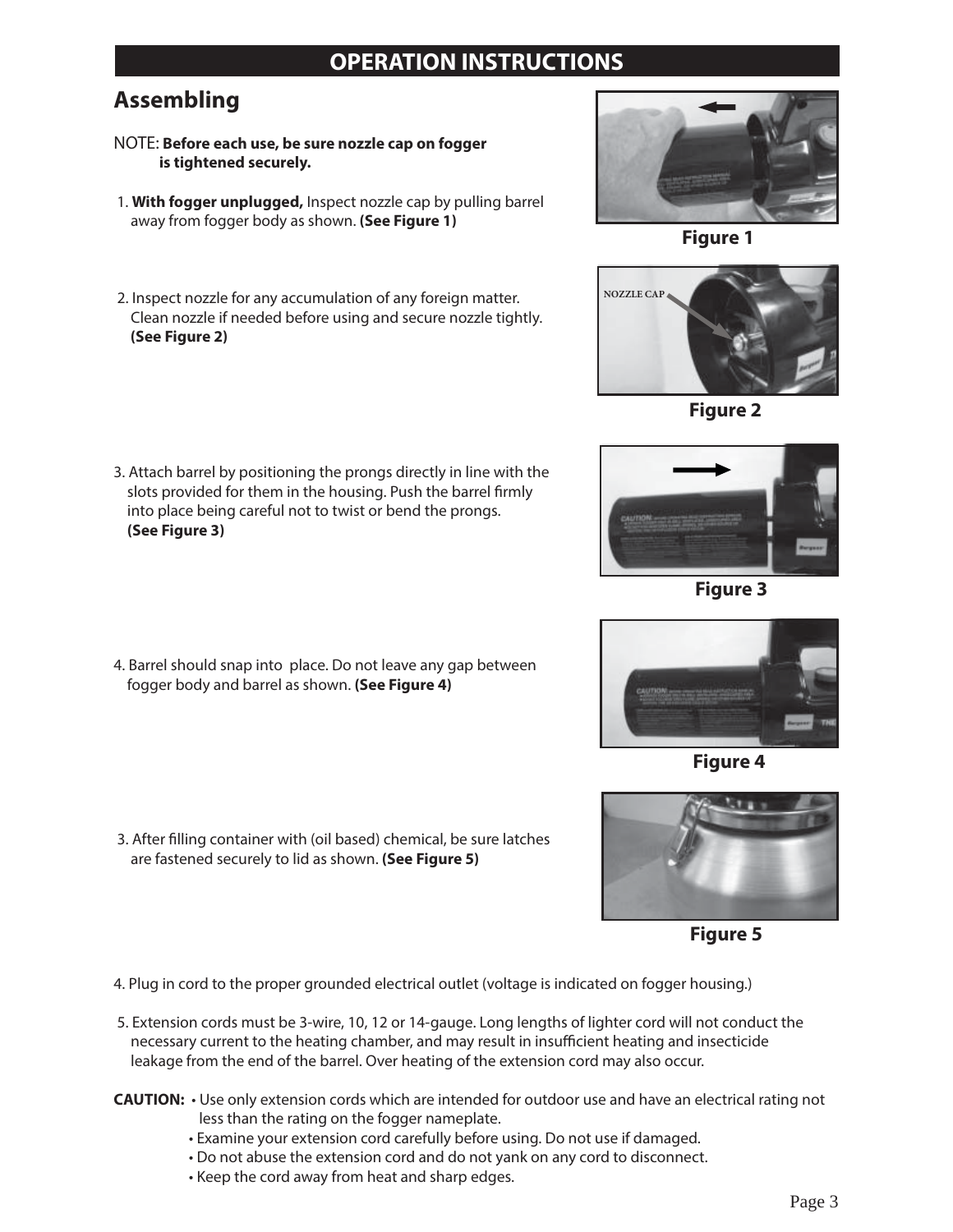#### **Fogging - For Use Outdoors Only "except as provided in #6 below"**

- 1. Allow the fogger to pre-heat for two minutes or more.
- 2. Carry the fogger as you would a suitcase, holding it about three feet off the ground and away from your side.
- 3. Pull the trigger, conveniently located on the underside of the handle, to start the unit operating. Release trigger to stop,
- 4. Turn adjustment knob clockwise to obtain a dry fog. With a dry fog, you should see no moisture on a 8" x 12" minimum piece of paper or cardboard when you pass it through the fog about a foot from the barrel. Be careful not to place hand in front of the barrel.
- 5. For continuous use (more than one minute) be sure the unit is adjusted for a dry fog or liquid will drip from end of barrel.
- 6. The fogger should only be operated indoors by certified, trained Fire and Smoke Restoration Technicians and certified, trained Odor Control Technicians and only in accordance with the IICRC (FSRT) Fire & Smoke Restoration Technicians and Odor Control Technicians (OCT) guidelines and standards.

#### **WARNING:**

- Under certain conditions, a flame may be produced at either end of the barrel. If this occurs, *release* **trigger immediately** and flame will extinguish. Do not attempt to extinguish by blowing it out, smothering it or submersing in liquid, Turn adjustment knob for a drier fog before resuming operation.
- The fog produced is toxic and flammable.
- Do not smoke during use or filling.
- Keep away from food, humans, pets, and animals.
- Fire or explosion may occur if used in confined areas.
- Do not fog near open flame or heated surfaces.

#### **PREVENTIVE MAINTENANCE**

#### **Cleaning**

 Be sure to spray clean water through the unit after each use and rinse out container thoroughly. Lubricate according to instructions below. Wipe unit with a dry cloth after each use. Some chemicals, when vaporized, may leave carbon or other residue inside the barrel. It is advisable to clean out the barrel with a rag or soft bristled brush occasionally to prevent accumulation of any foreign matter.

#### **Lubrication**

 Oil-based chemicals provide lubrication for the fogger's pump and atomizing mechanism, and little additional maintenance is necessary. If fogger is used as a sprayer for water-base formulations, spray kerosene or oil-base material through the sprayer unit for lubrication.

#### **Storing**

 Keep the unit in dust-free storage to prevent accumulation of dirt in its mechanism. Never store unit with chemicals in the container.

#### **Clogging**

 Foreign matter in the liquid can result in clogging the pump or nozzle. To insure proper operation it is recommended that clean material be used, or that it be filtered through cheese cloth if foreign matter is present.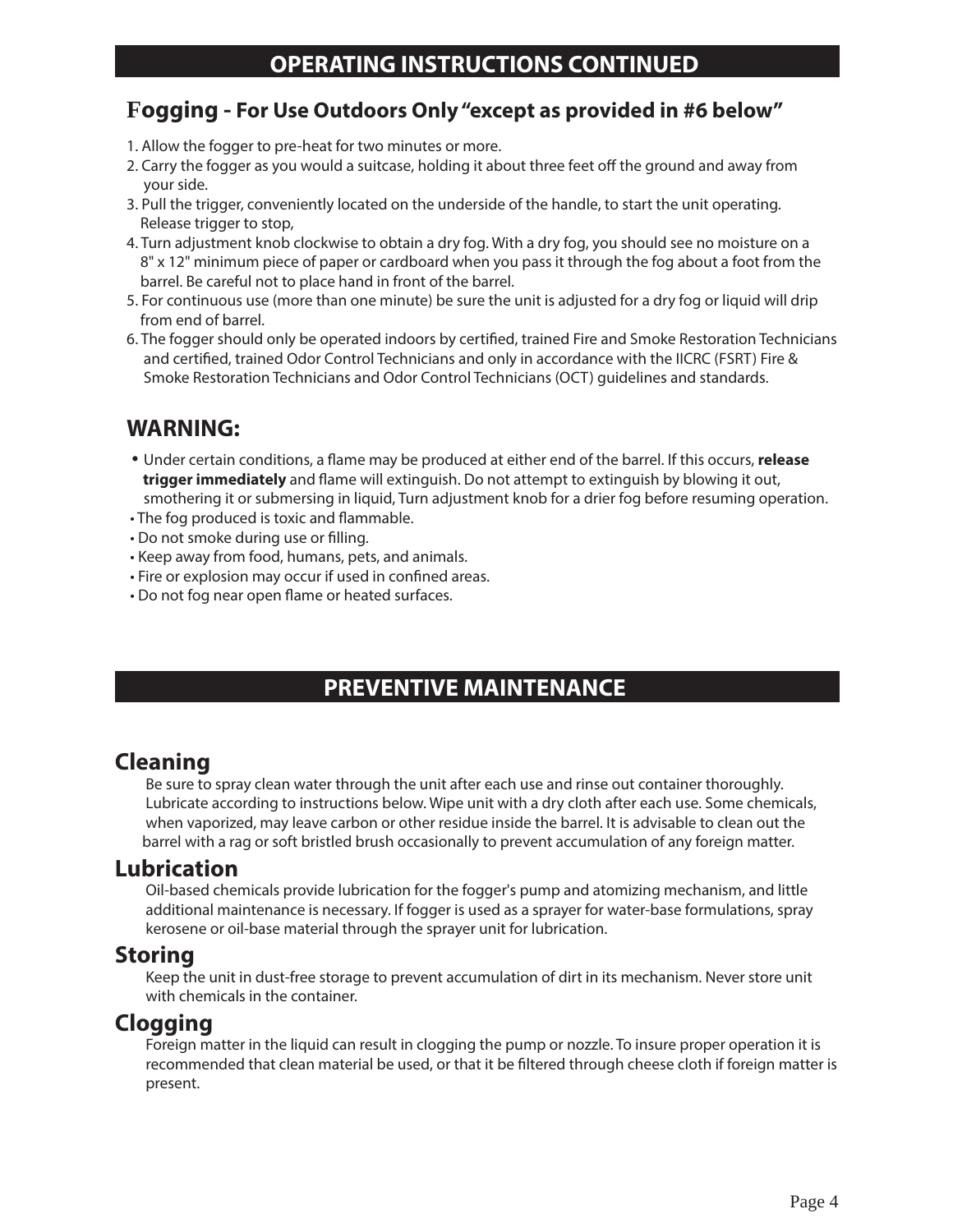#### **REPLACEMENT PARTS**

7





|               | KEY NO.   MODEL NO. | <b>PART NO.</b> | <b>DESCRIPTION</b>              |
|---------------|---------------------|-----------------|---------------------------------|
|               | 982                 | 161222          | BARREL ASSEMBLY, COMPLETE, 115V |
|               |                     | 161214          | BARREL ASSEMBLY, COMPLETE, 230V |
| $\mathcal{P}$ | <b>ALL MODELS</b>   | 161900          | <b>BRASS NOZZLE</b>             |
|               | <b>ALL MODELS</b>   | 161189          | SPINNER AND SPRING ASSEMBLY     |
|               | 982                 | 161160          | <b>CONTAINER GASKET</b>         |

#### **KIT #5 1602011C PUMP PARTS KIT (ALL MODELS)**

|    | KEY NO.   MODEL NO. | <b>PART NO.</b> | <b>DESCRIPTION</b>          |
|----|---------------------|-----------------|-----------------------------|
| 5A | ALL MODELS          | 161064          | PACKING RING (2)            |
| 5B | ALL MODELS          | 161173          | l O-RING                    |
| 5C | ALL MODELS          | 161174          | I PACKING RING SPRING       |
| 5D | <b>ALL MODELS</b>   | 161194          | l CHECK VALVE BODY ASSEMBLY |

|   | <b>KEY NO.   MODEL NO.</b> | <b>PART NO.</b>  | <b>DESCRIPTION</b>                                                                        |
|---|----------------------------|------------------|-------------------------------------------------------------------------------------------|
| 6 | ALL MODELS                 | 164300           | <b>STRAINER</b>                                                                           |
| 7 | 982                        | 161221           | SPUN ALUMINUM CONTAINER, 3OT, CAPACITY<br>(THIS CONTAINER CAN BE USED ON 982 MODELS ONLY) |
| 8 | ALL MODELS                 | 190255<br>190256 | INSECTICIDE, 32 OZ<br><b>INSECTICIDE, 64 OZ</b>                                           |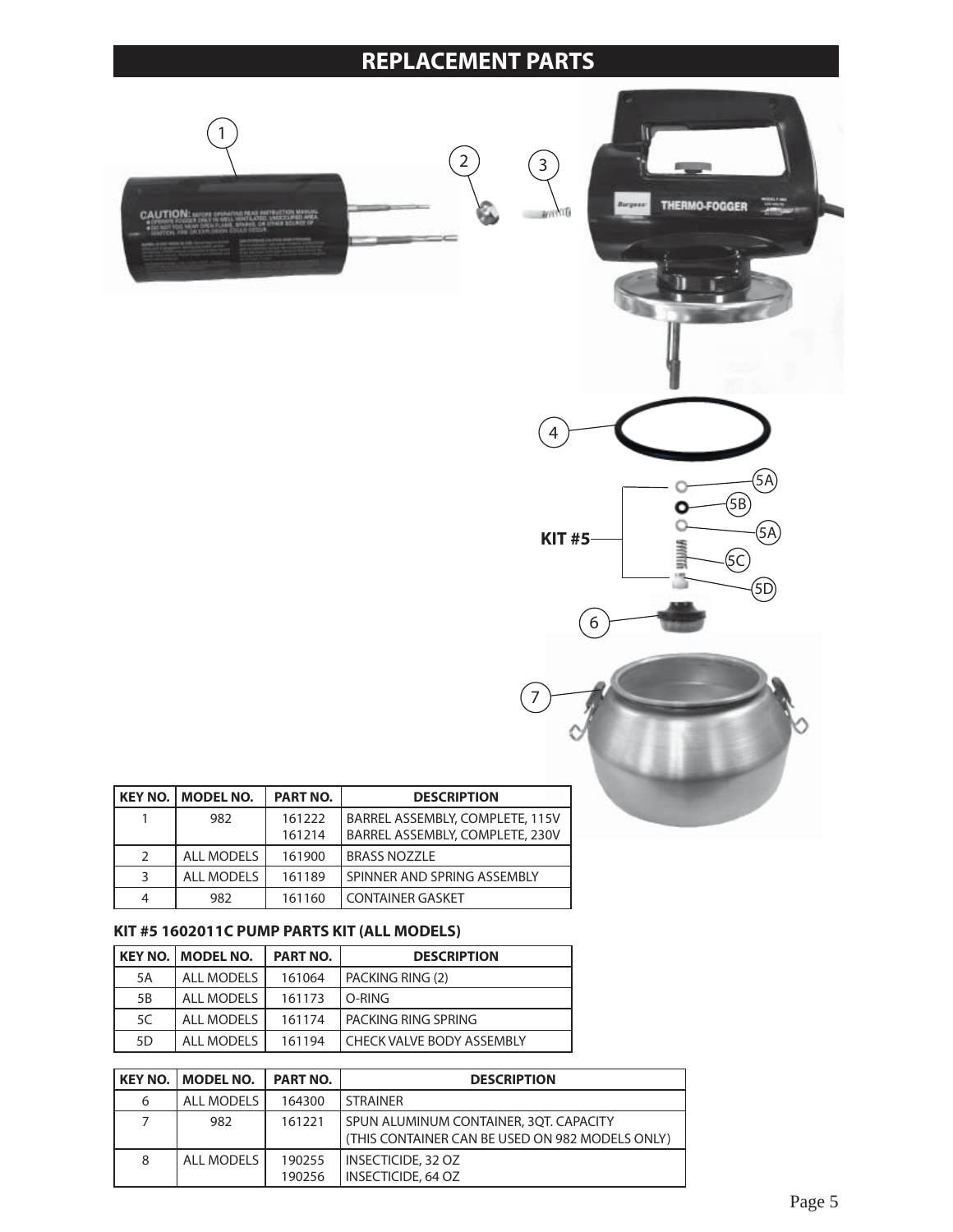|                                    | <b>TROUBLE-SHOOTING GUIDE</b>        |                                                                                            |  |  |
|------------------------------------|--------------------------------------|--------------------------------------------------------------------------------------------|--|--|
| <b>Symptom</b>                     | <b>Probable Cause</b>                | <b>Corrective Action</b>                                                                   |  |  |
| Poor fog quality                   | 1. Low Voltage.                      | 1. Change to another power source.                                                         |  |  |
|                                    | 2. Too light a gauge extension cord. | 2. See page 2, Item #5.                                                                    |  |  |
|                                    | 3. Poor grade fogging material.      |                                                                                            |  |  |
| Dripping                           | 1. Nozzle loose.                     | 1. Tighten securely.                                                                       |  |  |
|                                    | 2. Excessive chemical output.        | 2. Adjust to drier output.                                                                 |  |  |
|                                    | 3. Worn out Barrel Assembly.         | 3. Replace with factory replacement                                                        |  |  |
|                                    | 4. Other-see poor fog quality.       | assembly only.                                                                             |  |  |
| No fog-No spray<br>(Unit vibrates) | 1. Nozzle obstructed.                | 1. Remove and clean nozzle with<br>sharpened wooden toothpick.<br>DO NOT USE METAL OBJECT. |  |  |
|                                    | 2. Pump plugged.                     | 2. Insert toothpick into hole at<br>bottom of pump and pick out<br>foreign material.       |  |  |
|                                    | 3. No power at plug.                 | 3. Check electrical connections, fuse<br>and extension cord.                               |  |  |
| No fog-Spray Ok                    | 1. Worn-out Barrel Assembly.         | 1. Replace with factory replacement                                                        |  |  |
|                                    | 2. Water base insecticide.           | assembly only.                                                                             |  |  |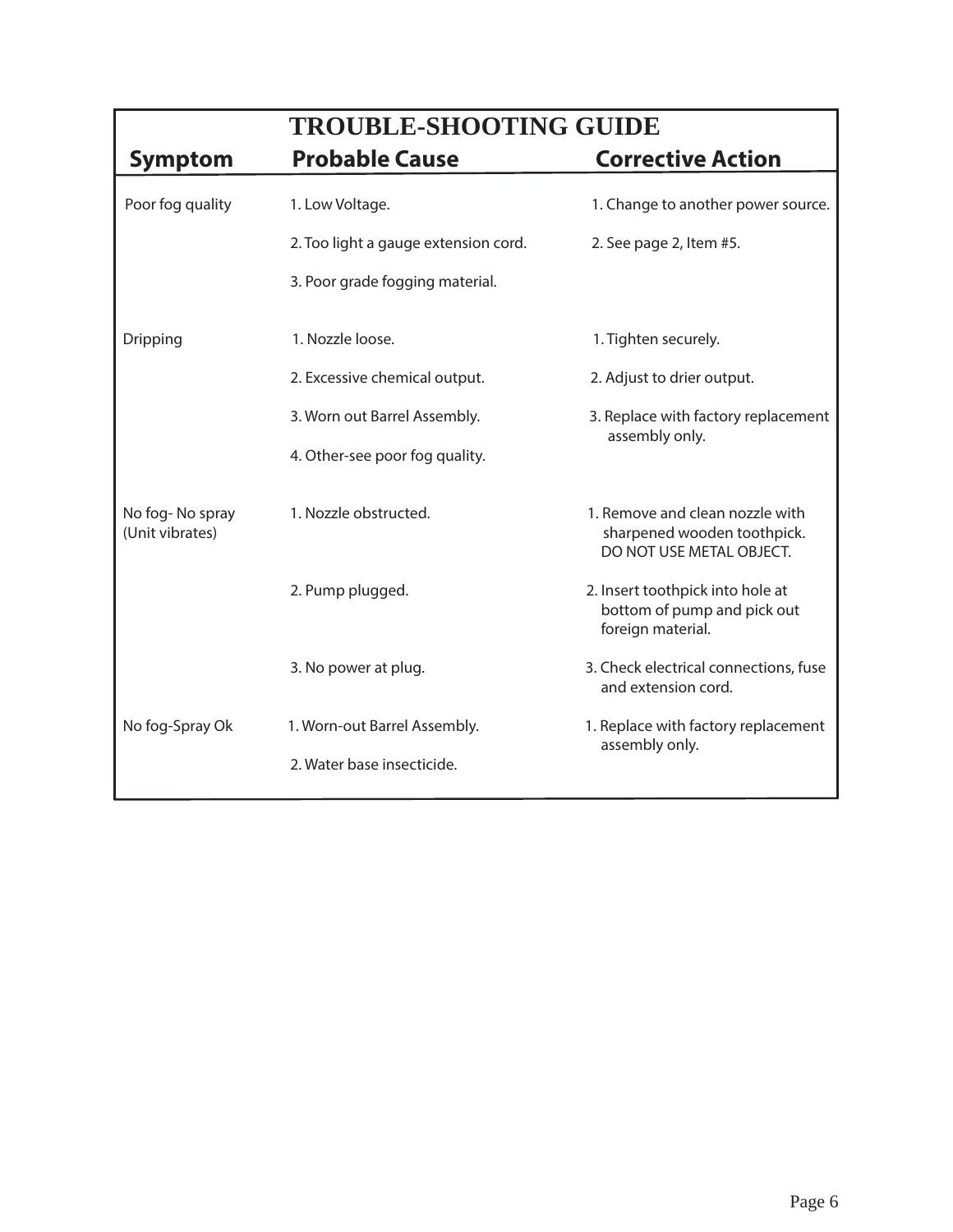#### **Limited Warranty**

 We warrant that each product sold by us will be free from defects in material and workmanship for a period of 90 days from the date of shipment by us, We make no other express warranties, and all implied warranties, including fitness and merchantability, are limited to 90 days from date of shipment by us. Within the warranty period, we will repair or replace any part found to be defective upon our examination but will not pay shipping costs or other expenses. To obtain warranty service, write us at The Fountainhead Group, 23 Garden Street, New York Mills, New York 13417 or call prepaid. Area Code 315/736-0037 or call toll free, (800 311-9903. Merchandise may not be returned without prior permission and must be returned to us with freight prepaid. This warranty service is an exclusive remedy and we are not responsible for any consequential or incidental damages or injury to person or property. This warranty shall not apply to any product which has been subject to misuse, negligence or accident, or been damaged in shipment, or misapplied, or which has been modified or repaired by unauthorized persons. This warranty only applies to products owned by persons purchasing directly from us or from our approved distributors and merchandisers. The right is reserved to incorporate subsequent design or parts changes after publication and without re-use of descriptive literature or catalogs.

 **NOTE:** Limitations on duration of implied warranty and/or consequential damages may not apply to you if your state does not permit them. This warranty gives you specific legal rights in addition to rights which you may have under state law.